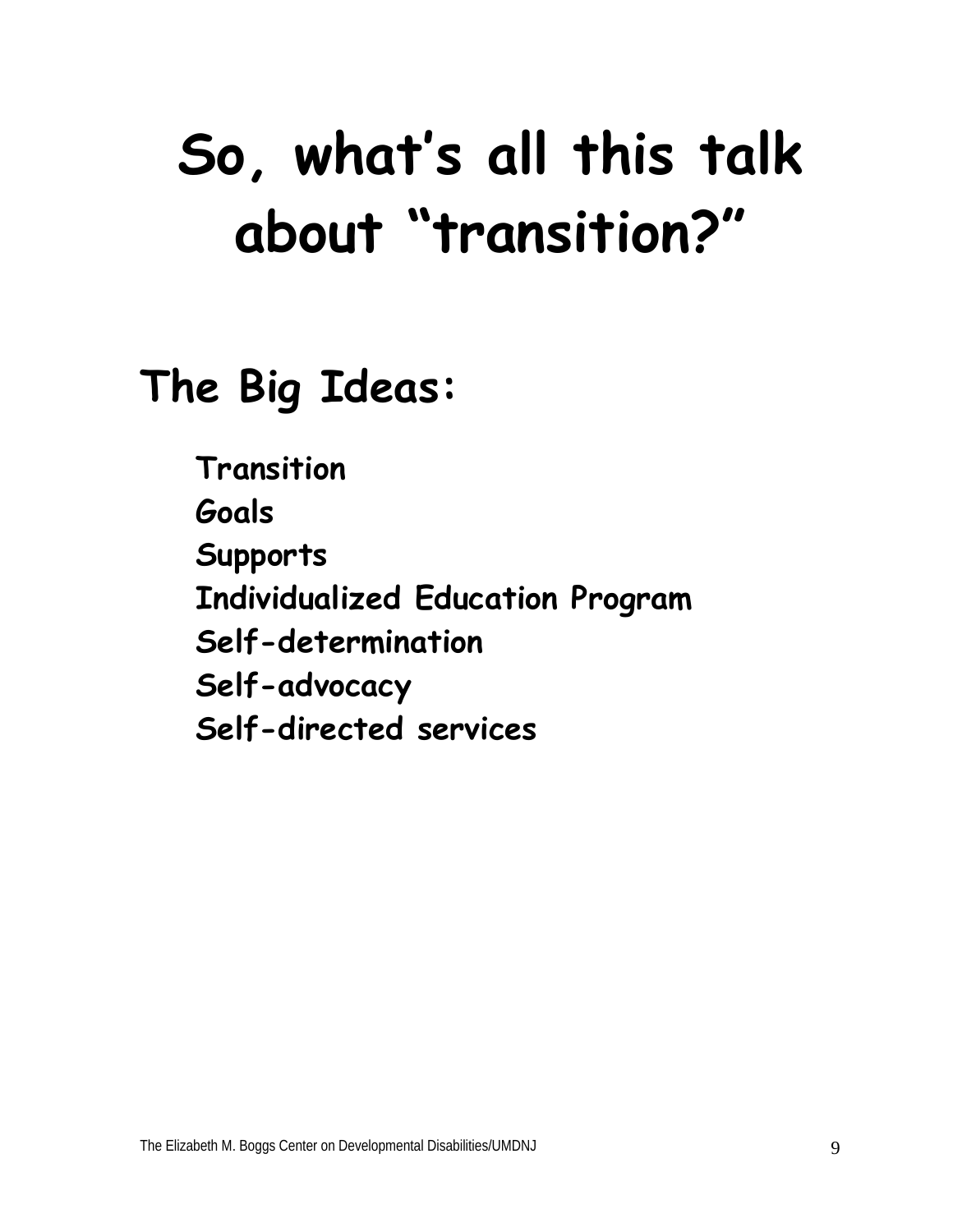#### **What is "transition"?**

**Transitions are times of change. Moving from high school into the adult world is a big and important transition.** 

Transition means changing from one thing to another. Transitions can be exciting, because the next step you take will be a whole new adventure. Transitions can also be a little scary, because you might have to learn how to do things you haven't done before. High school begins the transition from being a teenager to being an adult, and you've probably already felt both excited and nervous as you've thought about leaving school and moving into the adult world.

#### **My parents and teachers keep talking about "transition planning." What is that?**

When your parents, teachers or other adults in your school talk about "transition planning," they are talking about things you can do now to get ready for the time after you leave high school. That future may seem far away, but the more you plan now, the easier your first steps into the adult world will be.

**Goals are the things you want to work for in your future.** 

When you were a young child, the grown-ups in your life probably did most of the planning for your future. That's okay, because that was their job. The difference between being a young child and being a teenager is that planning for your future becomes *your* job. You need to choose goals that matter *to you*. That means you need to figure out where you want to be and what you want to be doing. Do you want to go to college? What kind of job would you like? Where do you want to live? What kinds of things do you want to do for fun?

#### **What do people mean when they talk about "supports?"**

**Supports are everything that help a person reach his or her goals.**

Transitions often mean that you have to try doing things you haven't done before. Transition from high school to the adult world might mean working at your first job, taking care of your own money, learning to drive, learning to use the bus, or learning how to cook your own meals and wash your own clothes. The good news is that you

The Elizabeth M. Boggs Center on Developmental Disabilities/UMDNJ 10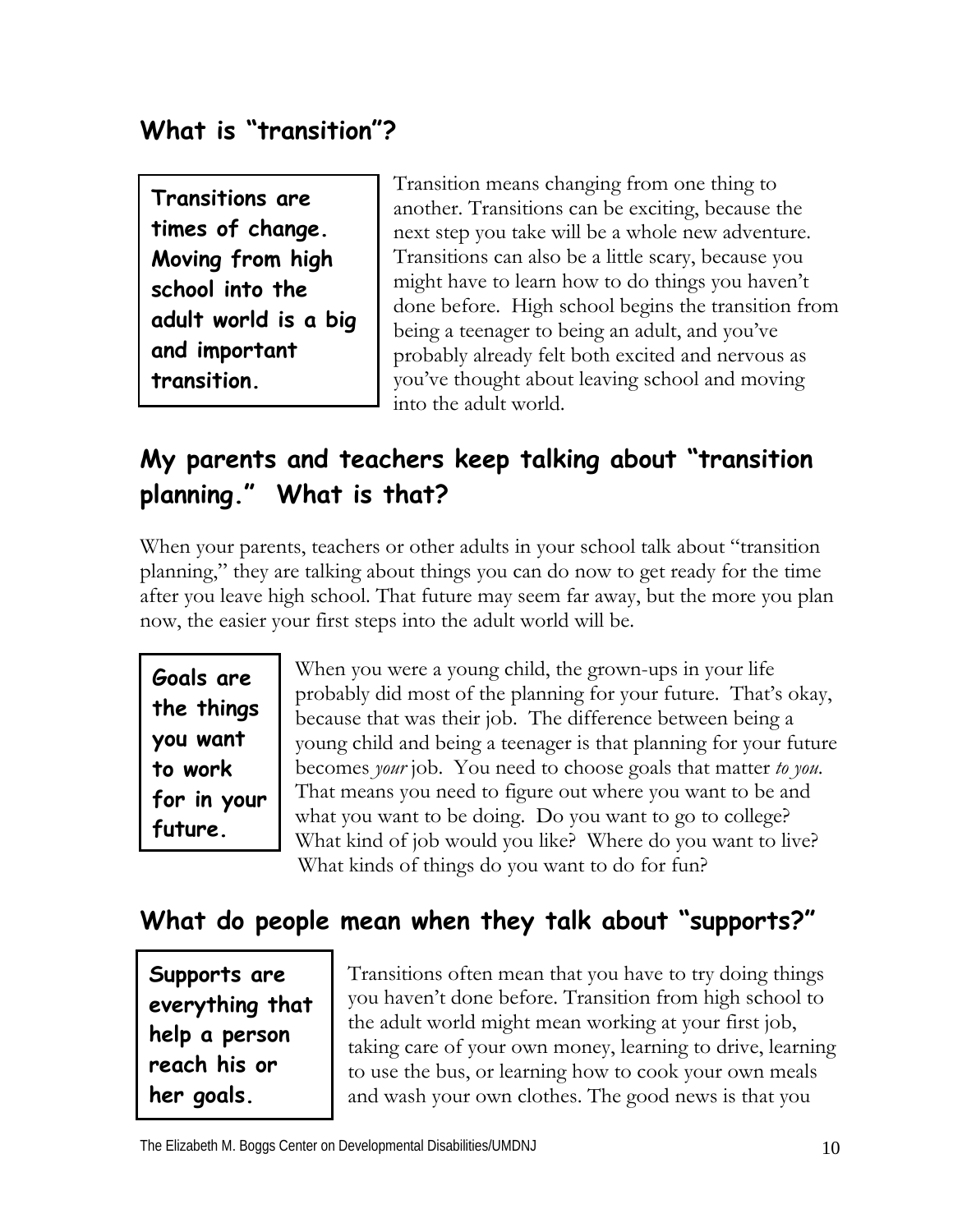don't have to figure out how to do all this by yourself. You can ask other people to help you when you need it. That help is what we mean by supports.

#### **Do I need supports just because I have a disability?**

No one can do everything they want to do in life by themselves. This isn't just true for high school students or people with disabilities. We *all* need help to reach our goals. The only difference is the kinds of supports each of us needs. It's also true that the kinds of supports we need changes, depending on what we want to do. Sometimes we might need a *person* to help us (like give us a ride or help us think through a problem); sometimes we might need a *thing* (like a wheelchair, calculator, or computer); and sometimes we might need a *service* (like tutoring). Often we use more than one kind of support at a time.

The thing to remember is that whatever you need, you can be sure it isn't exactly the same as what your sisters or brothers, your friends, or your neighbor across the street needs. So while everyone uses supports, the key is to figure out what supports would be the most helpful to meet *your own needs* so that you can reach *your own goals*.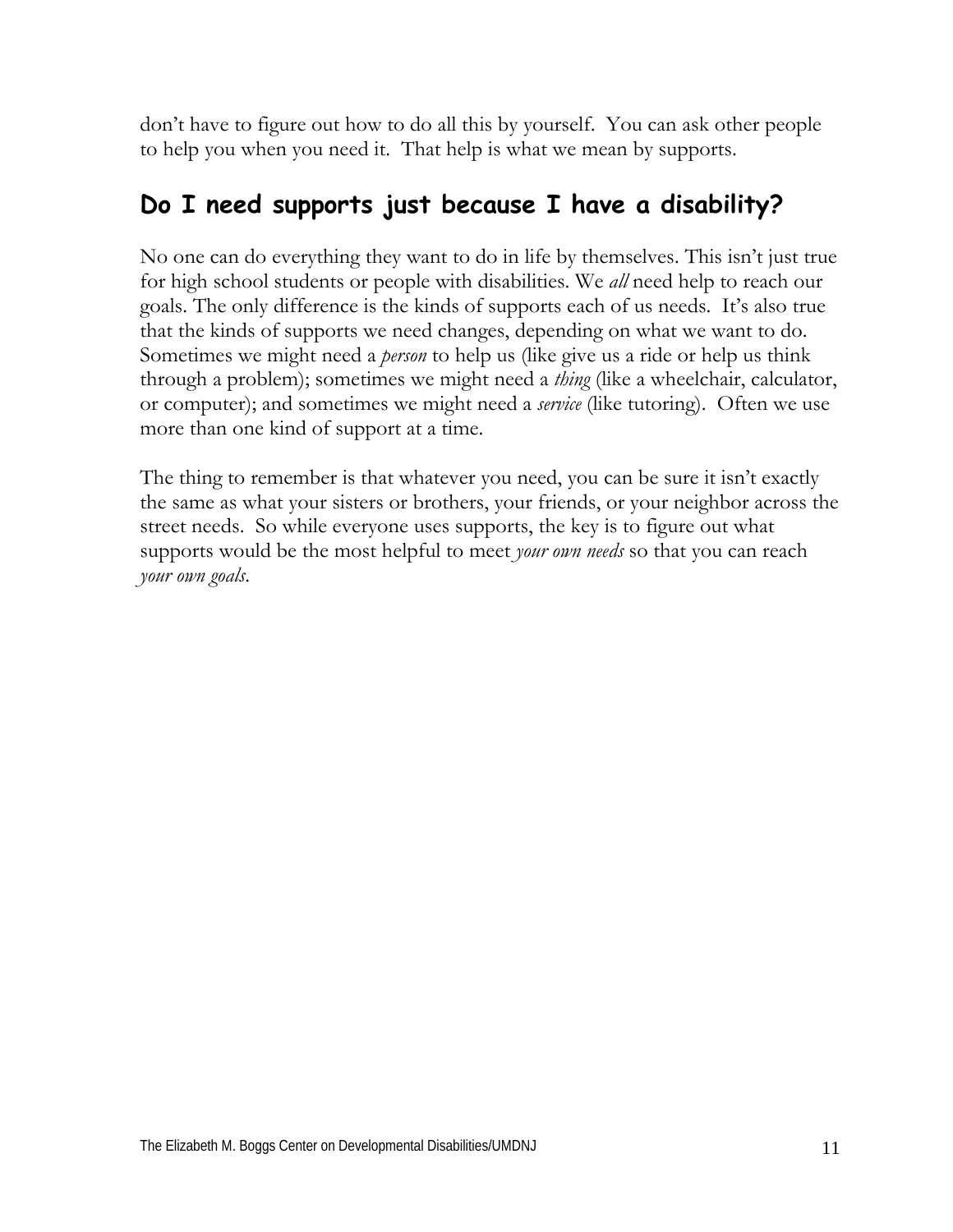**Either on your own, or with your classmates:** 

- **Think about people who have supported you (for example, your parents, friends, or teachers) and write their names down.**
- **Write down what they've done that's been helpful (for example, helping you study for a test or coming to your softball games).**

| People who have supported me | What they've done that's been |
|------------------------------|-------------------------------|
|                              | helpful to me                 |
|                              |                               |
|                              |                               |
|                              |                               |
|                              |                               |
|                              |                               |
|                              |                               |
|                              |                               |
|                              |                               |
|                              |                               |
|                              |                               |
|                              |                               |
|                              |                               |
|                              |                               |
|                              |                               |
|                              |                               |
|                              |                               |
|                              |                               |
|                              |                               |
|                              |                               |
|                              |                               |
|                              |                               |
|                              |                               |
|                              |                               |
|                              |                               |
|                              |                               |
|                              |                               |
|                              |                               |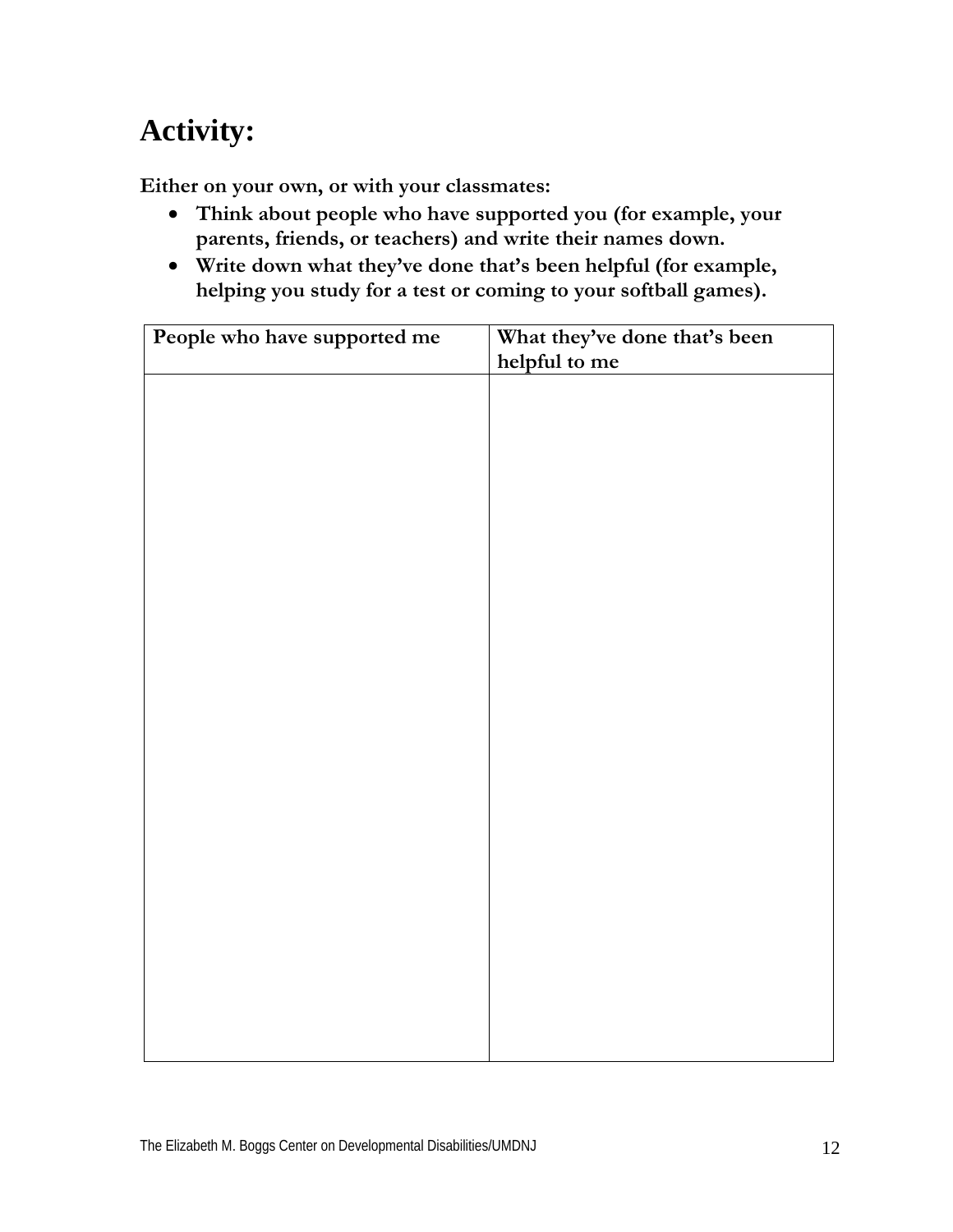## **Activity (cont.):**

**Either on your own, or with your classmates:**

- **Write down some things (for example, a tape recorder) or services (for example, sign interpreting) you use now, or have used in the past**
- **Write down how these have been helpful to you.**

| Things or services I use now, or | How these things or services have |
|----------------------------------|-----------------------------------|
| have used in the past.           | been helpful to me.               |
|                                  |                                   |
|                                  |                                   |
|                                  |                                   |
|                                  |                                   |
|                                  |                                   |
|                                  |                                   |
|                                  |                                   |
|                                  |                                   |
|                                  |                                   |
|                                  |                                   |
|                                  |                                   |
|                                  |                                   |
|                                  |                                   |
|                                  |                                   |
|                                  |                                   |
|                                  |                                   |
|                                  |                                   |
|                                  |                                   |
|                                  |                                   |
|                                  |                                   |
|                                  |                                   |
|                                  |                                   |
|                                  |                                   |
|                                  |                                   |
|                                  |                                   |
|                                  |                                   |
|                                  |                                   |
|                                  |                                   |
|                                  |                                   |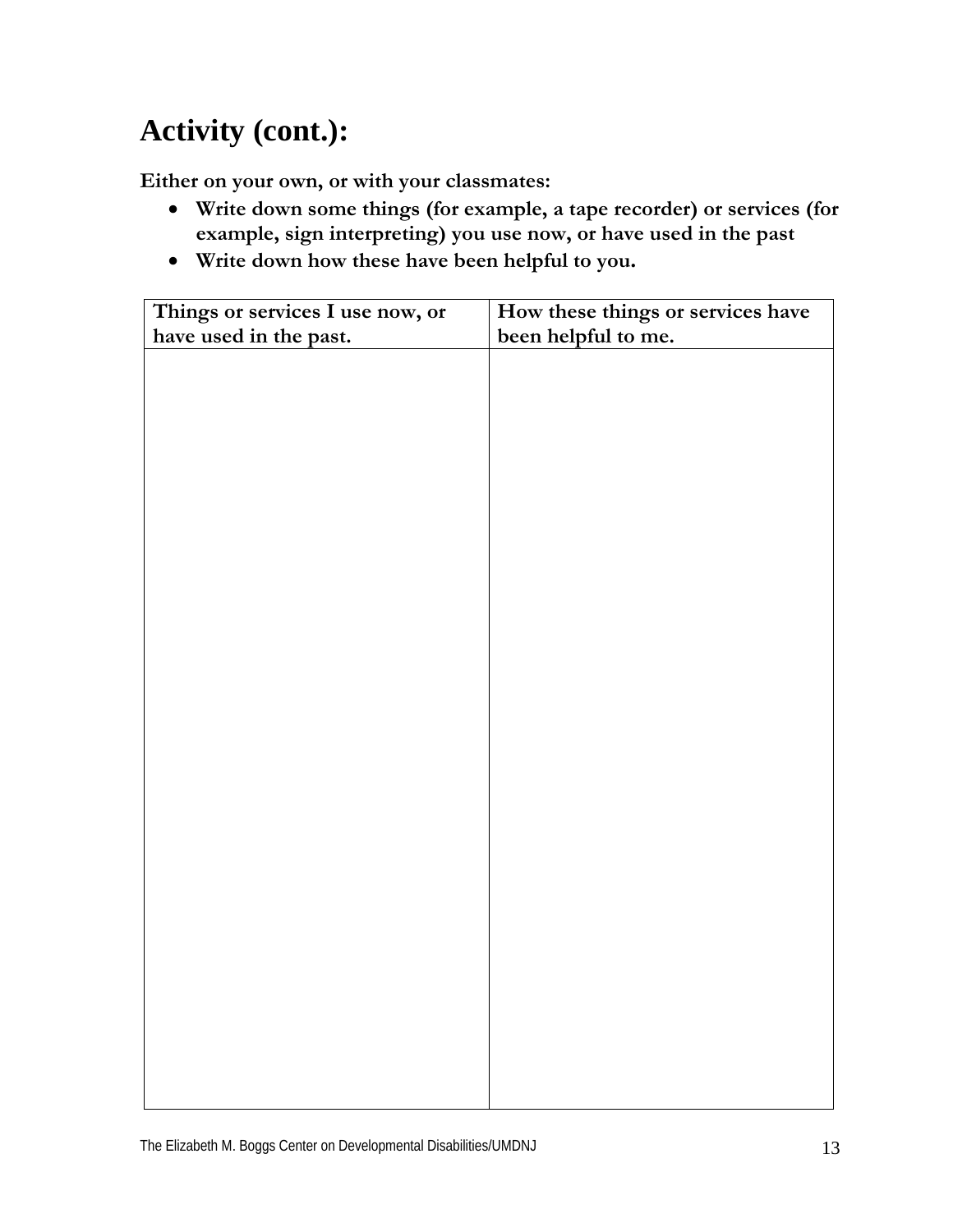#### **What do "Individualized Education Programs (IEPs)" have to do with transition planning?**

**Your IEP should show both what you want to do (your goals), and what you need to help you do it (your supports).** 

For planning your life after high school, your Individualized Education Program (or IEP) is like a roadmap. It shows where you are going and how you are going to get there. "Individualized" means about you. Your IEP should show the goals *you want* to reach, and the supports *you need* to reach them. Paying attention to what's in your IEP is how you can make sure that you learn the skills in high school to do what you want with your life after you graduate.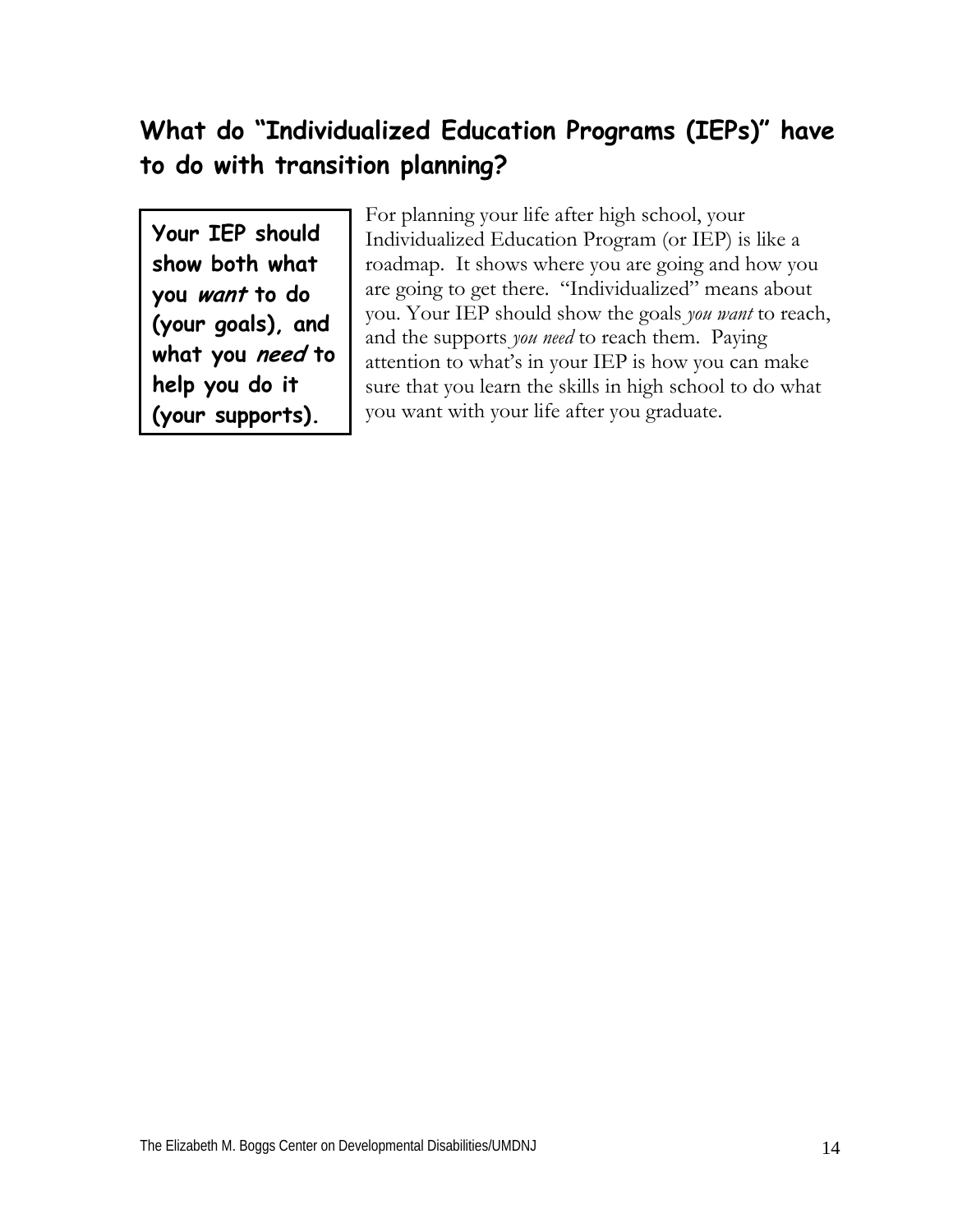**Either on your own, or with your classmates:** 

- **Make a list of some things you want (for example, "I want to live in my own apartment").**
- **Make a list of some things you need so you can get what you want (for example, "I need to have a job to support myself").**

| Things I want | Things I need to get what I want |
|---------------|----------------------------------|
|               |                                  |
|               |                                  |
|               |                                  |
|               |                                  |
|               |                                  |
|               |                                  |
|               |                                  |
|               |                                  |
|               |                                  |
|               |                                  |
|               |                                  |
|               |                                  |
|               |                                  |
|               |                                  |
|               |                                  |
|               |                                  |
|               |                                  |
|               |                                  |
|               |                                  |
|               |                                  |
|               |                                  |
|               |                                  |
|               |                                  |
|               |                                  |
|               |                                  |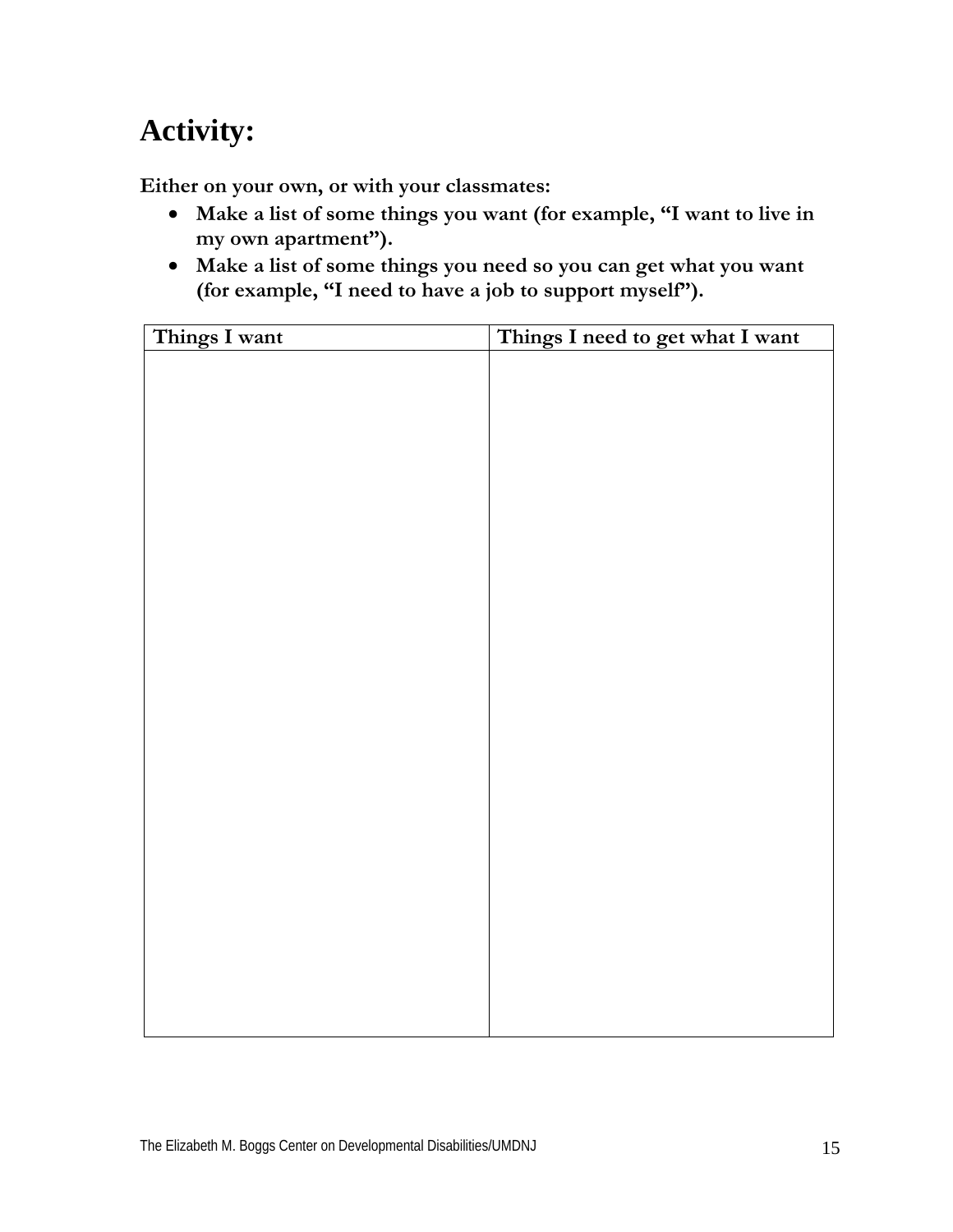#### **How can I make sure that my IEP is really about me?**

Your IEP should make clear what it is you want to do, and what supports you need to do it. But if your IEP is really going to do that you have to become an active member of your IEP team. That means you should go to all your IEP meetings and let other people (teachers, parents, case manager, etc.) know what goals are most important to you, and what help you think you need to reach those goals.

The first thing you should do before going to your next IEP meeting is find out what's in the IEP you have now.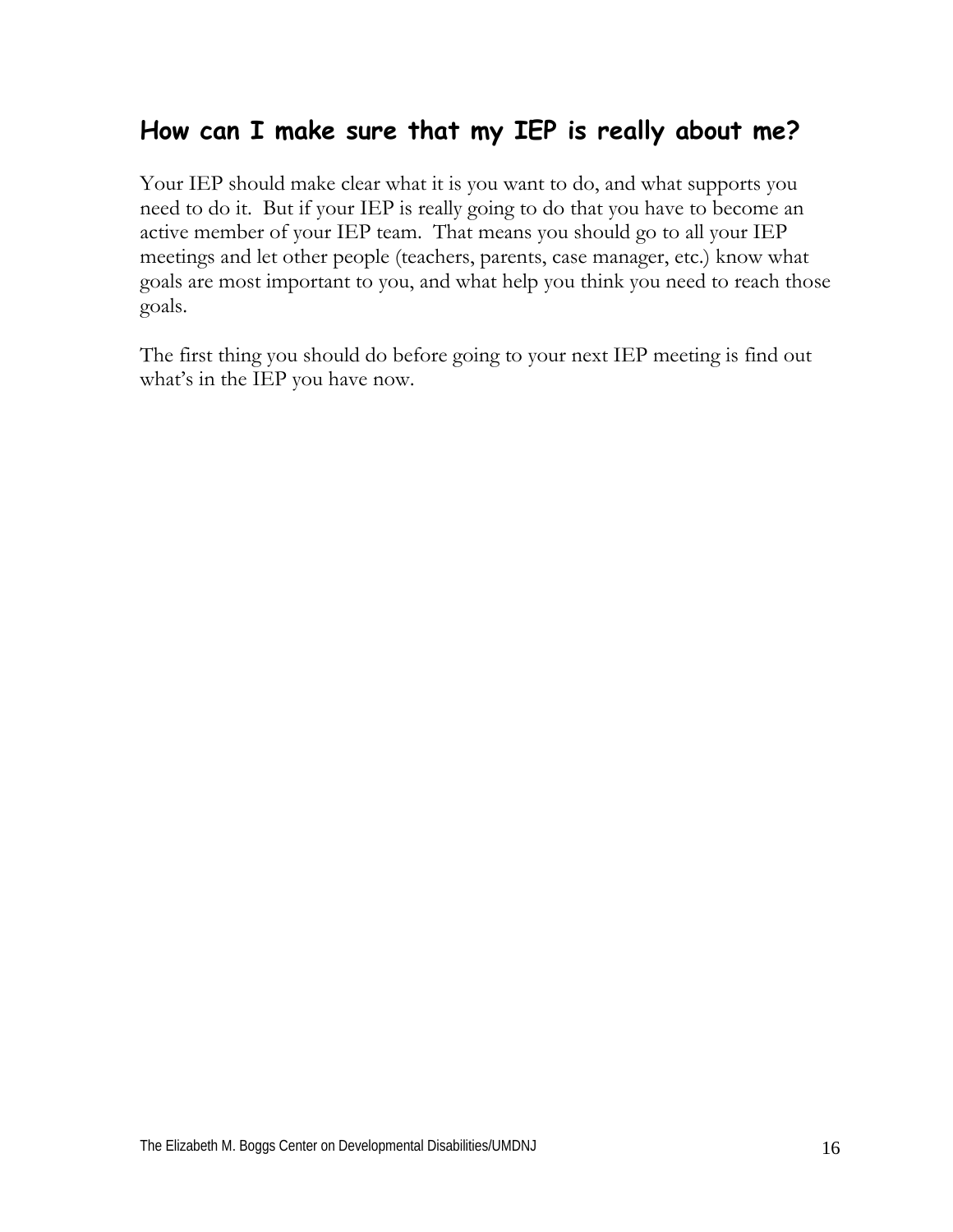• **Get a copy of your IEP. You don't have to read through the whole thing, but find the goals that are written down.** 

| Does your IEP have goals for your future that are important to you? |
|---------------------------------------------------------------------|
|                                                                     |
| If yes, list one goal in your IEP that is important to you:         |
| <u> 1989 - Johann John Stone, Amerikaansk politiker (* 1905)</u>    |
|                                                                     |
| If no, is there one goal that you wish were included in your IEP?   |
|                                                                     |
|                                                                     |
|                                                                     |
|                                                                     |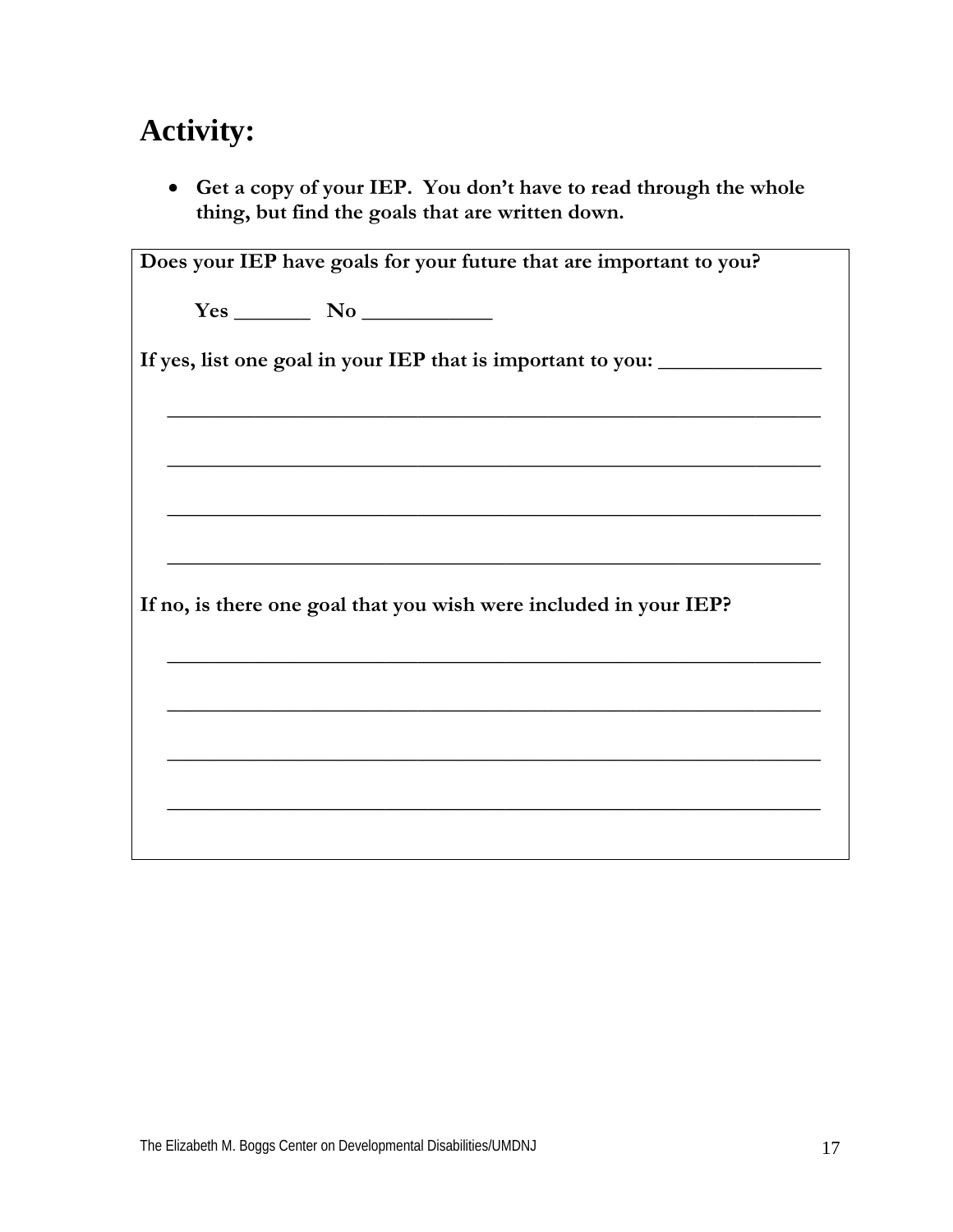## **Activity (cont.):**

| Does your IEP include supports that you think will help you reach your<br>goals?                                                                                        |
|-------------------------------------------------------------------------------------------------------------------------------------------------------------------------|
|                                                                                                                                                                         |
| If yes, list one support in your IEP that you think will help you reach your                                                                                            |
|                                                                                                                                                                         |
|                                                                                                                                                                         |
| If no, is there one support that you wish were included in your IEP?                                                                                                    |
|                                                                                                                                                                         |
|                                                                                                                                                                         |
| If there's something you don't understand, ask your parent, a teacher, a<br>guidance counselor, or another adult to help you figure out exactly what's<br>written down. |
| <b>PORTFOLIO:</b> Put a copy of your IEP (either the whole thing or just the<br>part about your goals) in the section for "Official Information."                       |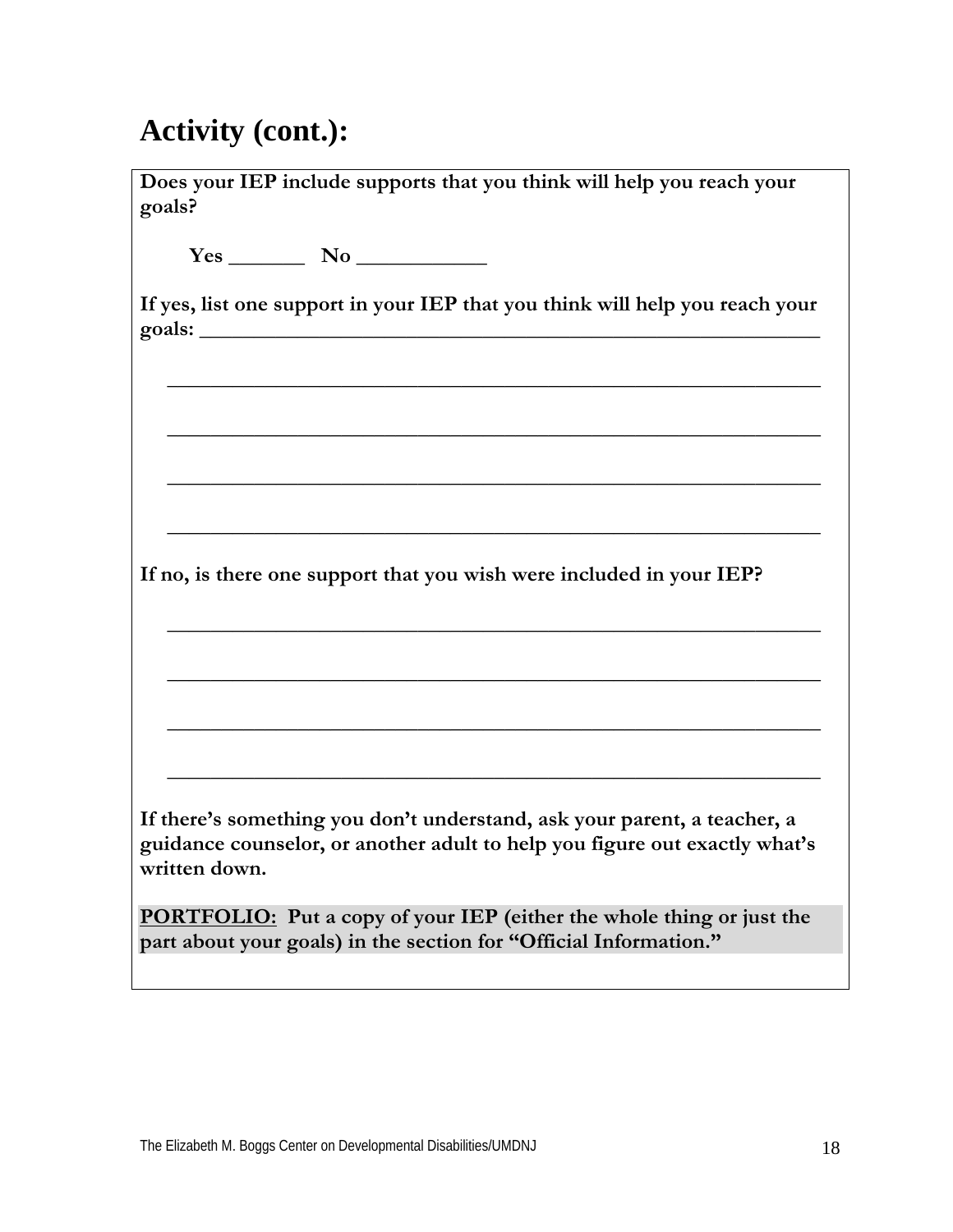#### **My IEP talks about "transition services." What are those?**

Transition services are the supports you will receive from your school to help you reach your goals. Some examples of these services are:

- helping you learn about the kind of work you might like to do after you graduate
- helping you decide if you want to go to college, or if you want more training in a certain skill
- helping you learn what kinds of supports would be useful to you after you leave high school
- helping you learn new skills in your community.

There are four major areas of adult life that are important in your transition IEPs:

- Employment (jobs and careers)
- Post-secondary education and training (more school, or training in new skills, after you graduate from high school)
- Living arrangements (where you live)
- Daily living skills (the things you do everyday to take care of yourself)

Making sure your transition services are about *your* goals and *your* needs has a lot to do with something called "self determination."

#### **What is "self-determination?"**

**Self-determination means knowing what you want to do, and knowing what you need to do it.** 

Self-determination means knowing what you want in life (your goals), and knowing how to get what you need so you can reach your goals. In other words, self-determined people know where they want to go and how to get there!

As an adult, you will make important decisions (that means choices) everyday that will help you to

feel good about the life you are living. High school is a good time to practice making decisions that are right for you. For example, *you* should be the one to decide what transition goals are the most important *to you*. That's the only way your transition plan will help you get to where you really want to go.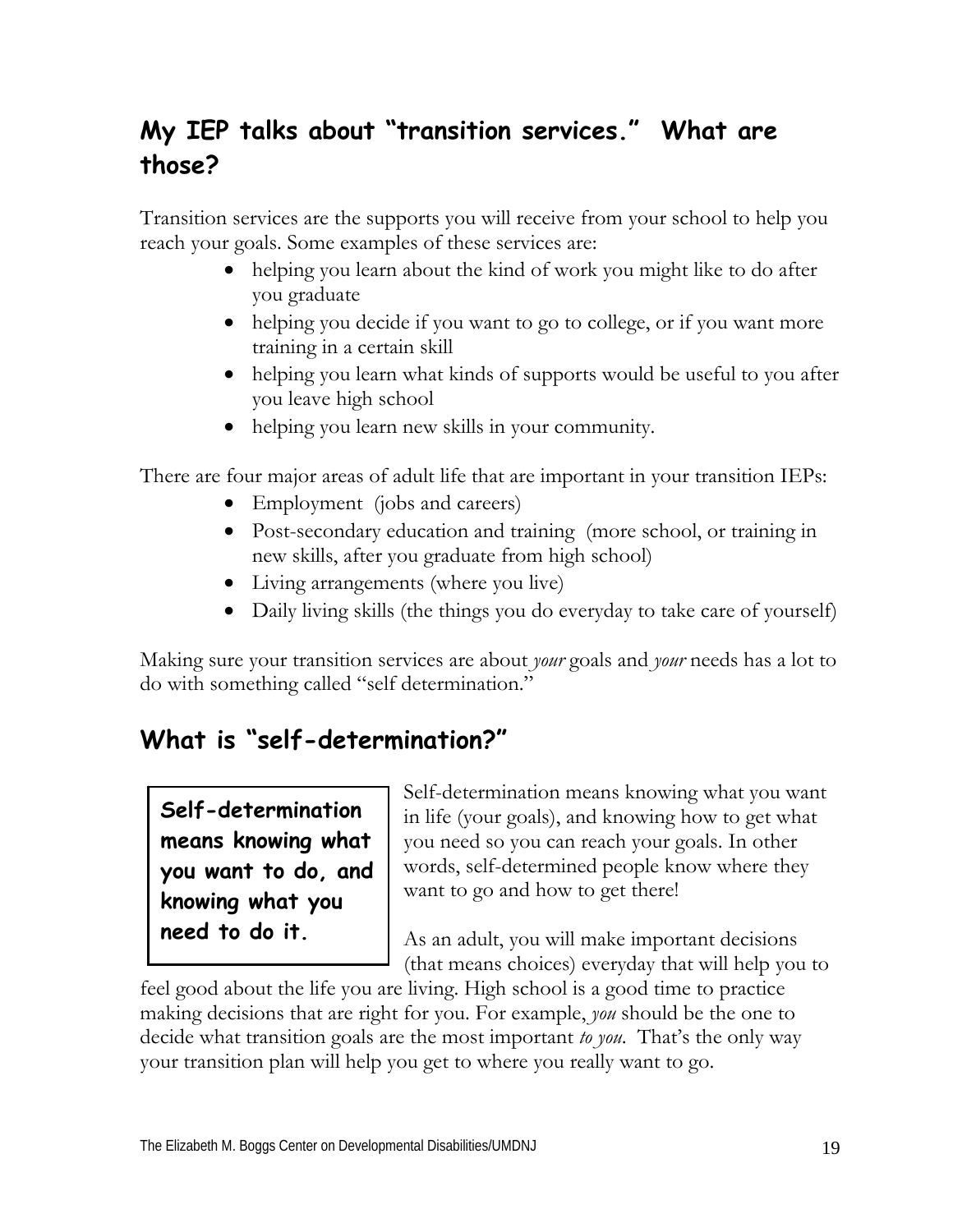• **Either on your own, or with your classmates, complete the "Who Decides?" activity at the end of this chapter.** 

| Is there anything you learned that surprised you about who makes               |
|--------------------------------------------------------------------------------|
|                                                                                |
|                                                                                |
|                                                                                |
|                                                                                |
|                                                                                |
|                                                                                |
|                                                                                |
|                                                                                |
|                                                                                |
|                                                                                |
|                                                                                |
|                                                                                |
|                                                                                |
| Is there anything you want to change about who makes decisions in your         |
|                                                                                |
|                                                                                |
|                                                                                |
|                                                                                |
|                                                                                |
|                                                                                |
|                                                                                |
|                                                                                |
|                                                                                |
|                                                                                |
|                                                                                |
|                                                                                |
|                                                                                |
| <b>PORTFOLIO:</b> Put the "Who Decides" activity in the section for "Personal" |
|                                                                                |
| Information."                                                                  |
|                                                                                |
|                                                                                |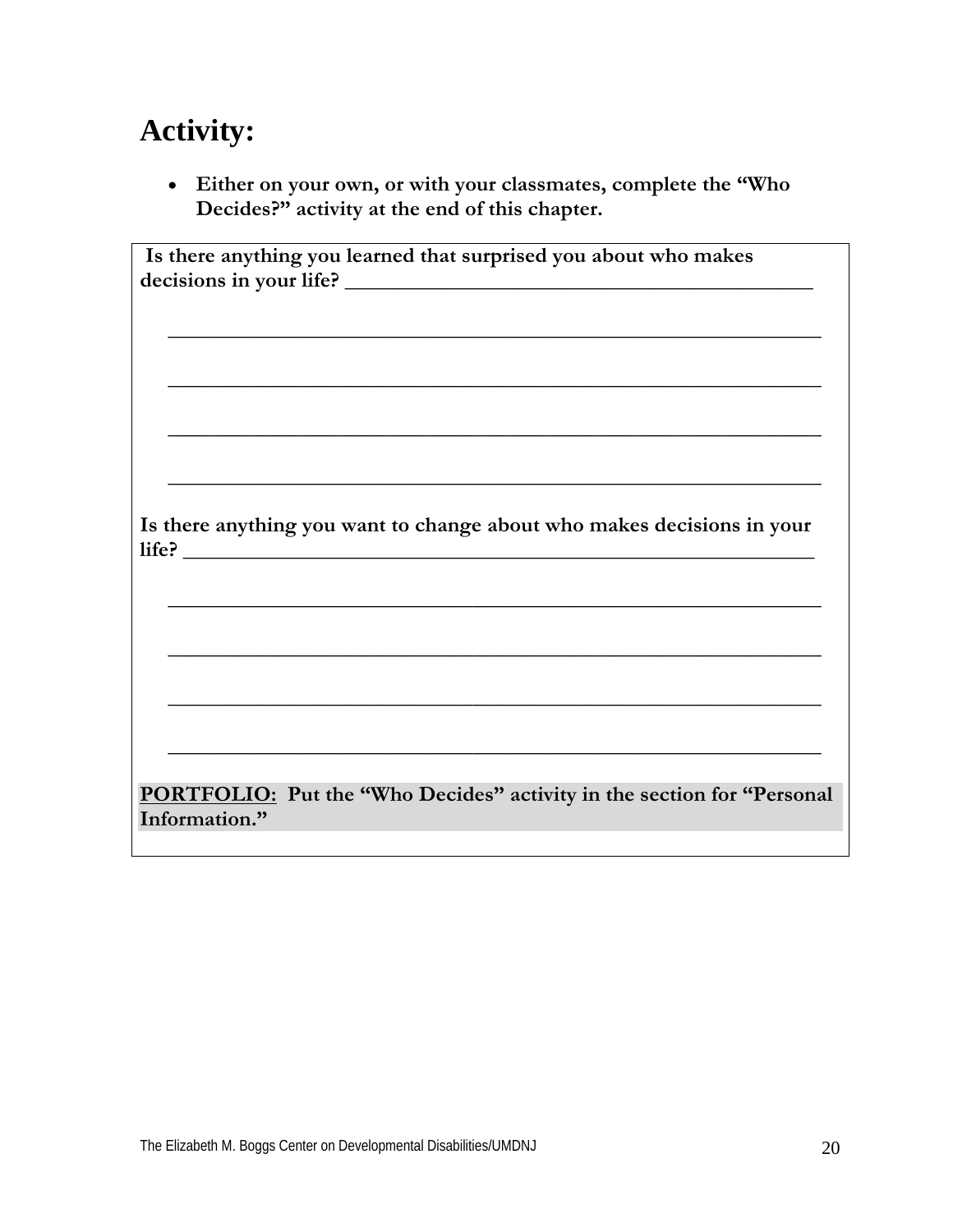#### **What is "self-advocacy?"**

**Self-advocacy is letting other people know what you think and feel, and what you need.** 

"Self-advocacy" is a part of self-determination. Once you know what you want and need, you have to be able to tell other people. That's the only way to make your dreams come true! Whether you communicate using spoken words, sign language, assistive technology, gestures, or some combination of these, it's important that you let other people know what you are thinking and feeling. Learning how to speak up for yourself can be hard, but self-advocacy is something that gets easier with practice.

"Advocating is a big issue…In high school, I think a lot of people did that for me, and when I went off to college, I had to do it all on my own." Recent high school graduate

(A)ll through school people have taken care of them [students with disabilities]… whether it's a mother or a case manager at the high school. But put them into society, and they've got to figure out how to go to the boss and tell the boss they're having a problem. They have got to know in college that they have to go after services themselves… So I think self-advocacy is a piece that's very important…" Parent

#### **What are self-directed services?**

**Self-directed services means that you make decisions about the services you get.** 

Having "self-directed services" means you are in charge of the services you get. It used to be that the places that provided services told people with disabilities what they could and couldn't do, and how to live their lives. The good news is that that is changing. Now, more and more people with disabilities are deciding for themselves what they are going to do and the kind of help they need to do it. One important thing to know about self-directed services: They can't happen without self-determination (knowing what you want and need) and self-advocacy (speaking up for yourself).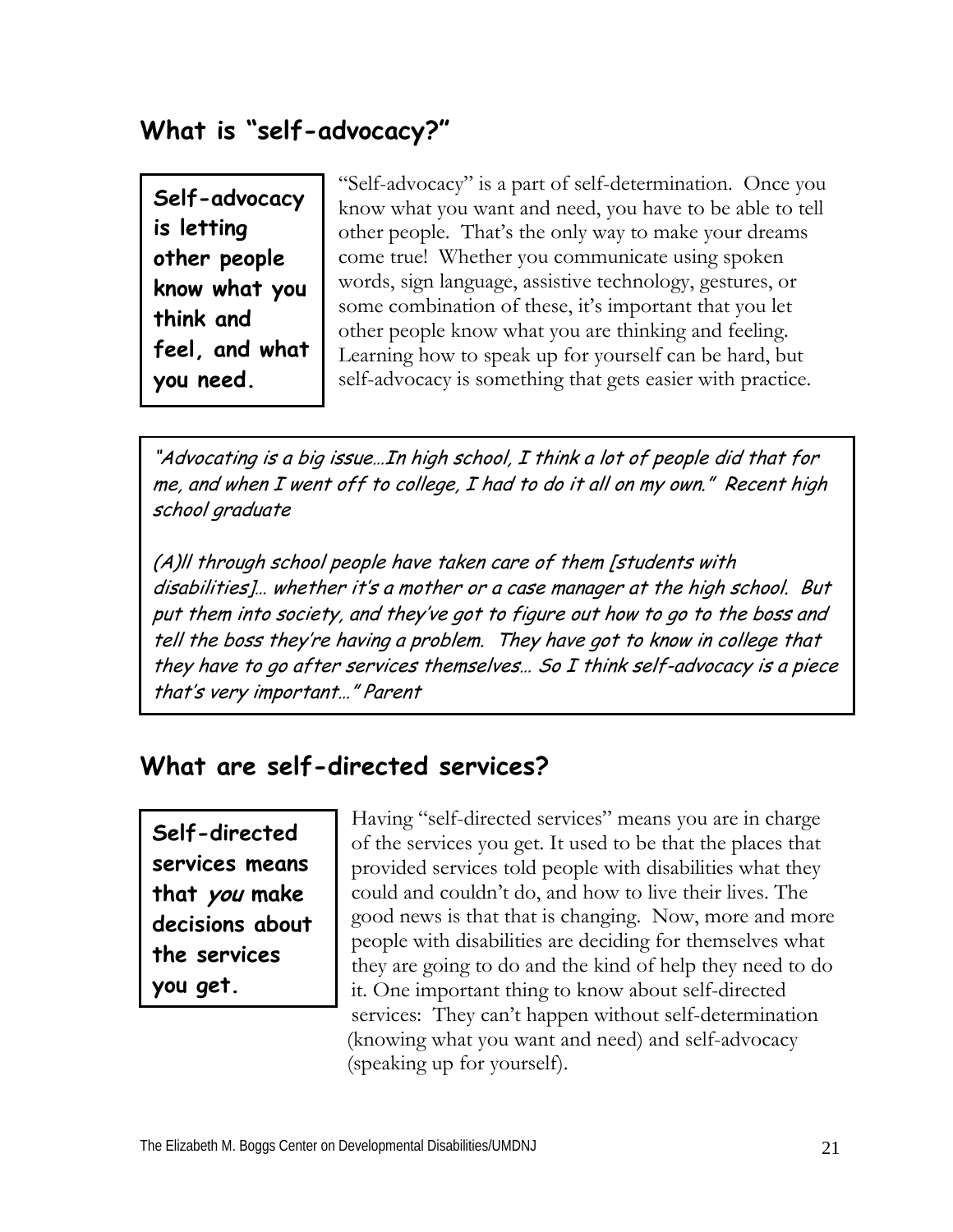**Either on your own, or with your classmates, answer the following questions:** 

| Write down a time you let other people know what you thought or felt |
|----------------------------------------------------------------------|
| about something, or asked for something you needed.                  |

**Write down a time you didn't let other people know what you thought or felt about something, or asked for something you needed, but wish you had.** 

#### **Remember, every time you let someone know what you're thinking or feeling, or ask for something you need, you are using self-advocacy skills!**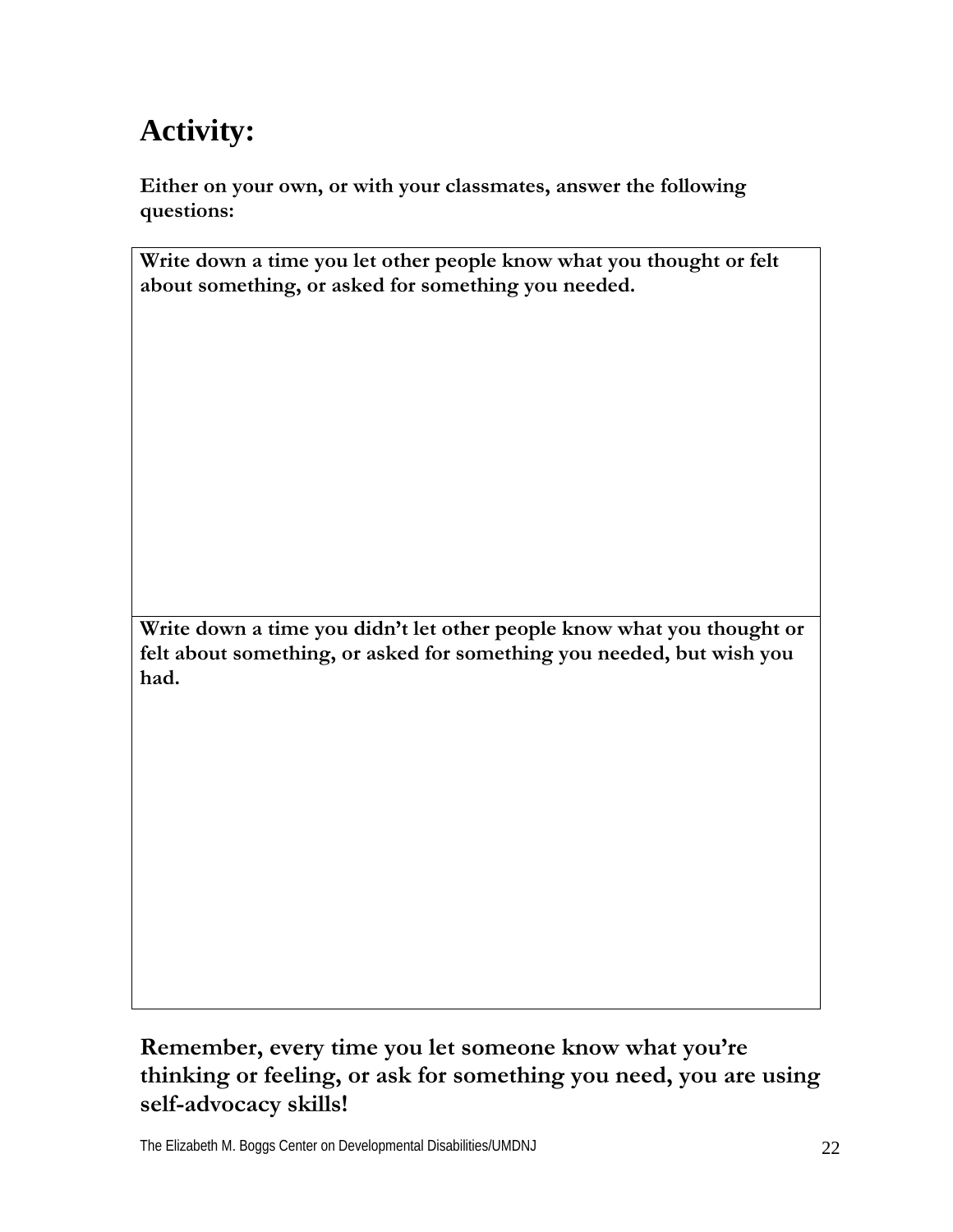### **Learning from Leaders**

Justin Dart, Jr. Dart is often called "the father of the Americans with Disabilities Act" because of the leadership role he played in fighting for the passage of this very important civil rights law.

Dart was born in 1930. He became sick with polio at 18, and had to use a wheelchair for the rest of his life. Dart took what he learned from having a disability and used that knowledge to fight for the rights of all people with disabilities.

Dart earned both a Bachelor's and Master's degree. Unfortunately, even with these successes the university he attended would not allow him to get a teaching certificate. This was the sort of discrimination (unfair treatment) that people with disabilities often faced in the 1950's, but Dart would not let this stop him. He went on to run a number of companies in Mexico and Japan. Eventually he left the business world and devoted all his time to fighting for the rights of people with disabilities. He believed strongly in the power of advocacy, and told people, "Get into politics as if your life depended on it. It does."

In 1998, Dart was awarded the Presidential Medal Of Freedom, which is the country's highest civilian award. He died in 2002.

Questions to think about:

- 1. Use the internet to find out information about the Americans with Disabilities Act. Why is this law so important to people with disabilities?
- 2. Look up the word "discrimination." Can you think of examples of discrimination that you've either seen or experienced?
- 3. Justin Dart said, "Get into politics as if your life depended on it. It does." What do you think he meant?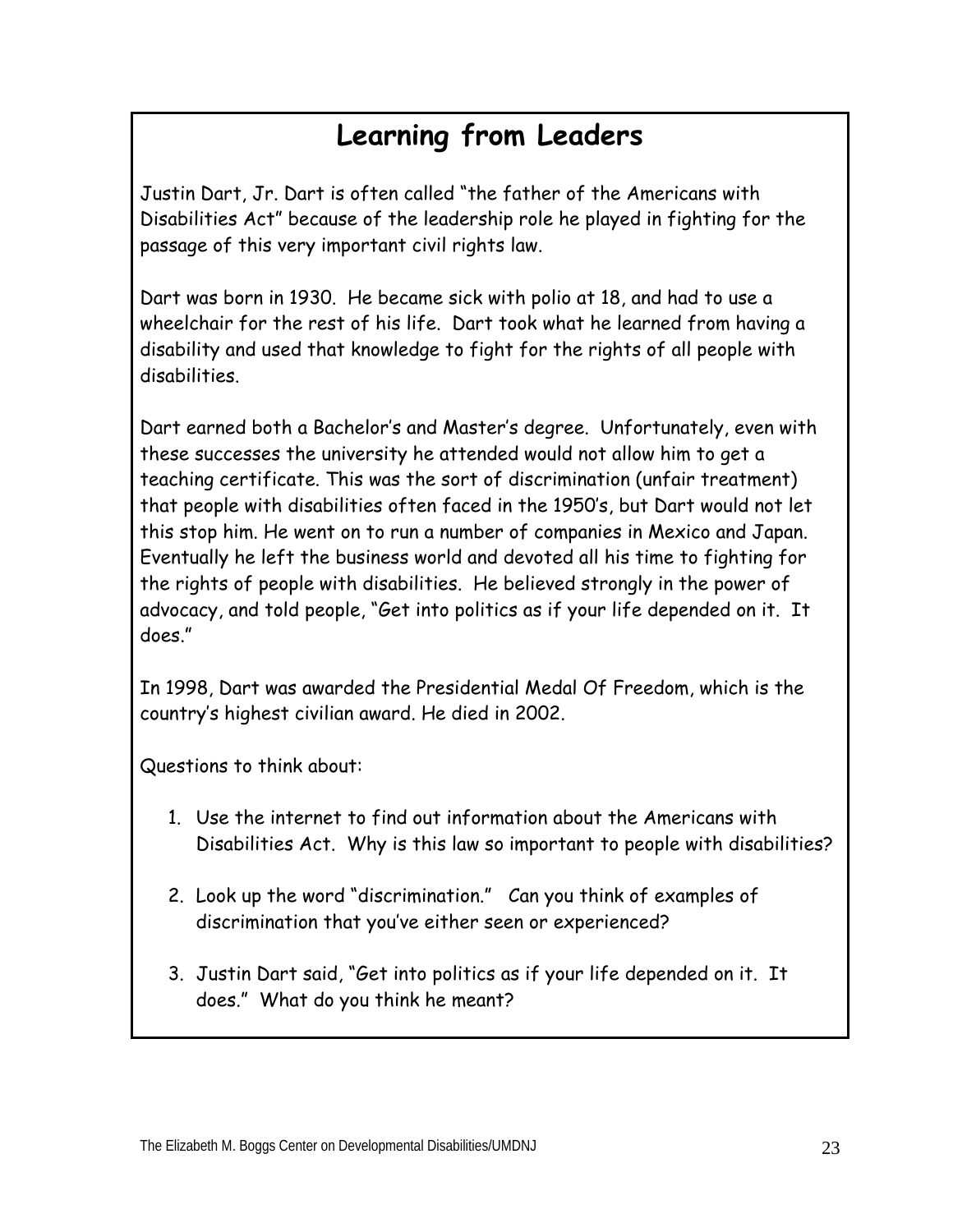## **Felicia's story:**

Felicia is sixteen. She lives in an apartment in a large city with her parents and younger brother. Felicia was born with cerebral palsy, so it's hard to use her legs, and her right arm isn't very strong. She uses a wheelchair to get around.

Felicia's parents moved to New Jersey from Puerto Rico when she was seven years old. They speak Spanish in the house and when they visit friends. Felicia can speak both Spanish and English, but sometimes people can't understand what she is saying. It's frustrating. Felicia has a machine that can speak for her, but she doesn't like to use it very much because she thinks it makes her sound like a robot.

When Felicia was in elementary school, she was in a "special" class. She hated feeling separated from the rest of the school. Then in middle school Felicia got to go to a regular class. She was very happy about that. Now in high school, she attends all regular classes. Some of the subjects are hard, but she is able to get the extra help she needs. In math, another student called a peer tutor helps her with her work, and she uses a calculator to solve problems. Felicia has made some good friends at school, and they spend a lot of time IMing with each other when they're home.

The other day, Felicia went to an IEP meeting. There were a lot of adults sitting around the table. The only people Felicia knew were her parents and teacher. Someone started talking about "transition planning," and then everyone started asking Felicia a lot of questions about what kind of work she'd like to do, if she wanted to go to college, and where she'd like to live when she leaves school. Listening to all those questions at once was confusing to Felicia. She hadn't really thought about them before. She didn't know what to say… so she didn't say anything. Her parents ended up speaking for her.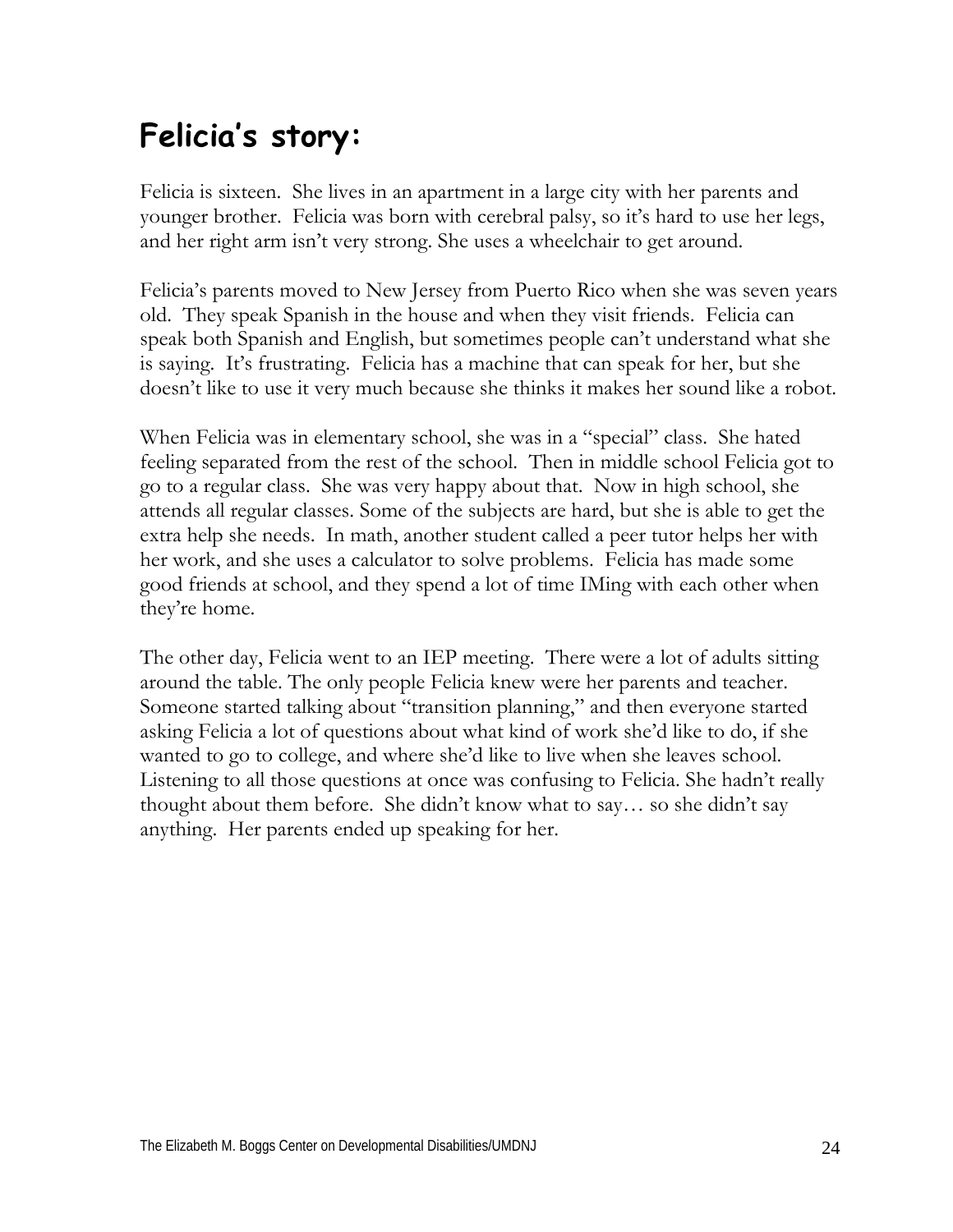• Either on your own, or with your classmates, think about Felicia's story and answer the following questions:

| <u> 1989 - Johann Stoff, amerikansk politiker (d. 1989)</u>                                                                                                                                               |
|-----------------------------------------------------------------------------------------------------------------------------------------------------------------------------------------------------------|
| and the control of the control of the control of the control of the control of the control of the control of the                                                                                          |
|                                                                                                                                                                                                           |
| How do you think Felicia felt at the meeting? __________________________________<br><u> 1989 - Johann Harry Harry Harry Harry Harry Harry Harry Harry Harry Harry Harry Harry Harry Harry Harry Harry</u> |
|                                                                                                                                                                                                           |
| <u> 1988 - An Dùbhlachd ann an Dùbhlachd ann an Dùbhlachd ann an Dùbhlachd ann an Dùbhlachd ann an Dùbhlachd ann a</u>                                                                                    |
|                                                                                                                                                                                                           |
| and the control of the control of the control of the control of the control of the control of the control of the                                                                                          |
| What else could the adults have done to support her? ____________________________                                                                                                                         |
|                                                                                                                                                                                                           |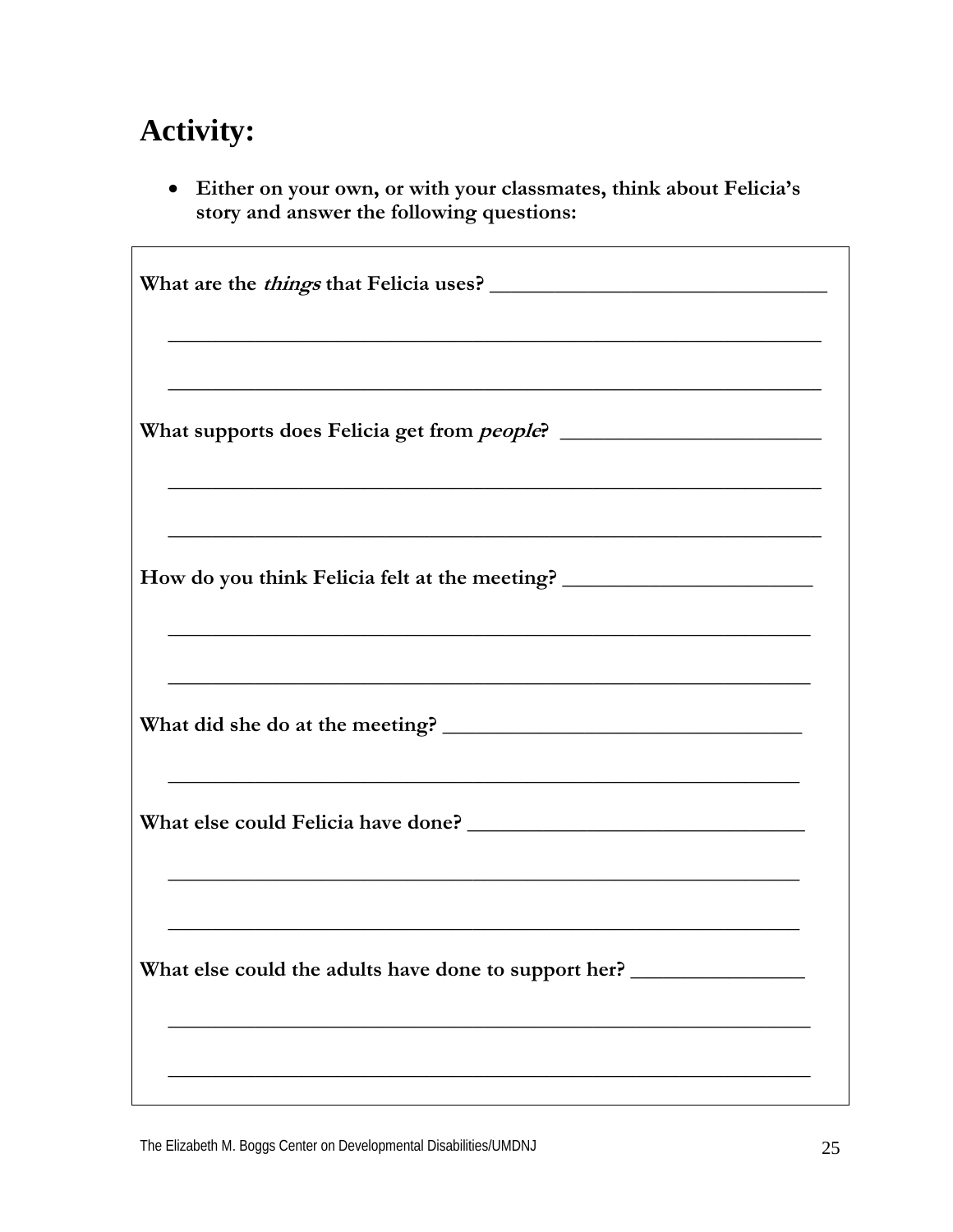## **Let's Review:**

- Transitions are times of change. In high school we begin the transition from being a teenager to being an adult. Transition planning means planning for your future after high school.
- Everyone needs support. Supports can be people who help us, or they can be things or services we use.
- Your Individualized Education Program (IEP) is a roadmap that shows where you are going (your future goals) and what you are doing to get there each year that you are in high school.
- Transition services are the activities and supports your school provides to help you meet your own goals for life after high school. These should be written down in your IEP.
- Self-determination means knowing what you want and need, and knowing how to get what you want and need.
- Self-advocacy is the ability to let other people know what you want and need. It's something that gets easier with practice.
- Self-directed services are services that you are in charge of. You decide what you want to do and what kind of help you need to do it.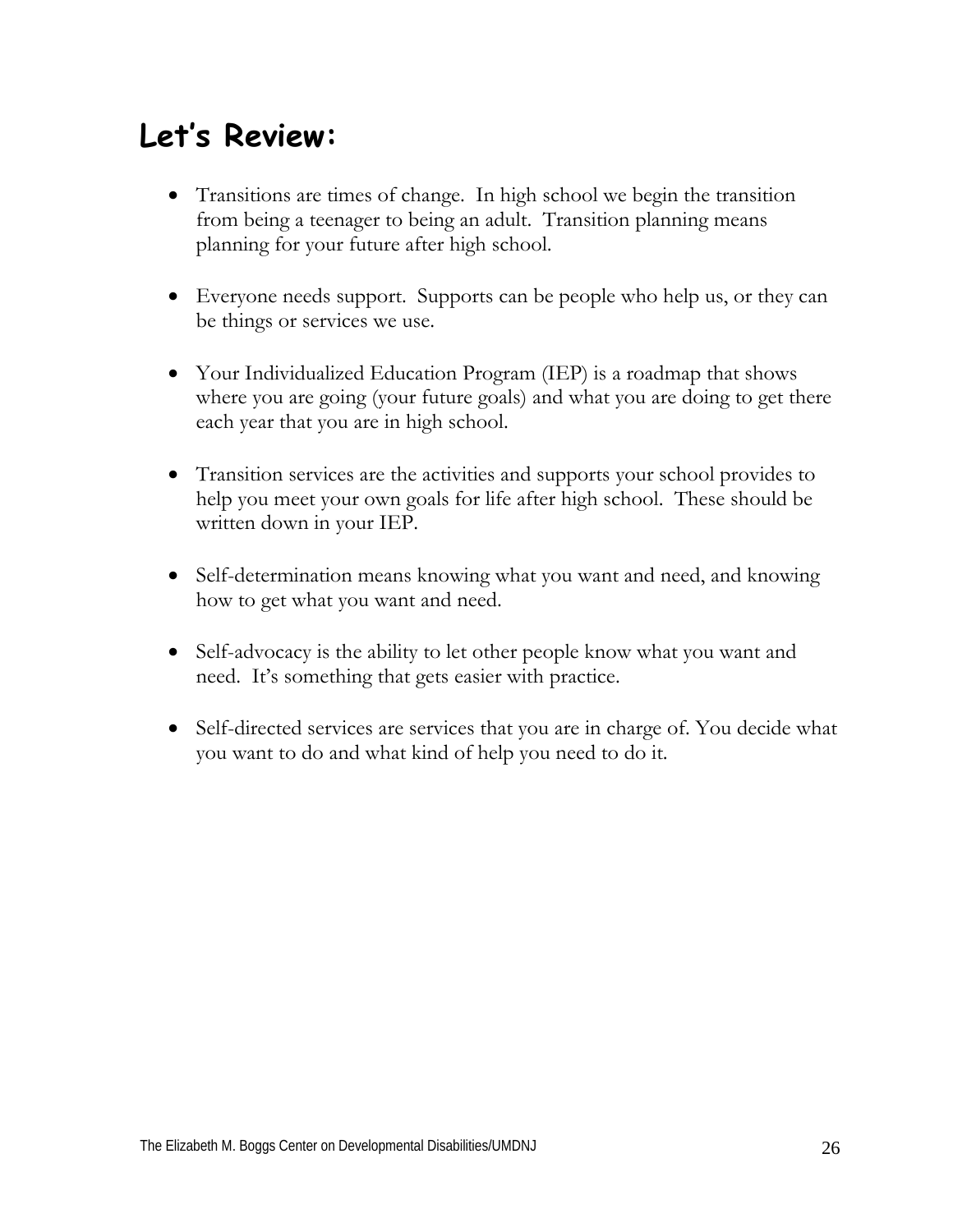## **Additional Activities:**

- **PORTFOLIO: Make sure to put a new copy of your IEP in the section for "Official Information" whenever changes are made.**
- Ask your parent, or another adult you are close with, if they'd be willing to help you with some of the activities in this book. Some examples of how they might help you are: Reading sections of the book with you; looking up information on-line with you; going with you to visit places that provide disability-related supports; and helping you practice speaking up for yourself.
- Using pictures from magazines, photographs, or pictures you draw yourself, make a collage of your dreams for the future.
- Find out about advocacy organizations for people with disabilities. Ask a family member, friend, teacher, librarian, etc. for help. Here are a few to get you started:
	- ¾ New Jersey Self-Advocacy Project (732) 926-8010 44 Stelton Rd., Suite 110, Piscataway, NJ 08854.
	- ¾ Self Advocates Becoming Empowered (SABE) http://www.sabeusa.org/
	- ¾ Monday Morning (part of the New Jersey Council on Developmental Disabilities) – 1-800-216-1199 http://www.njddc.org/mm-about.htm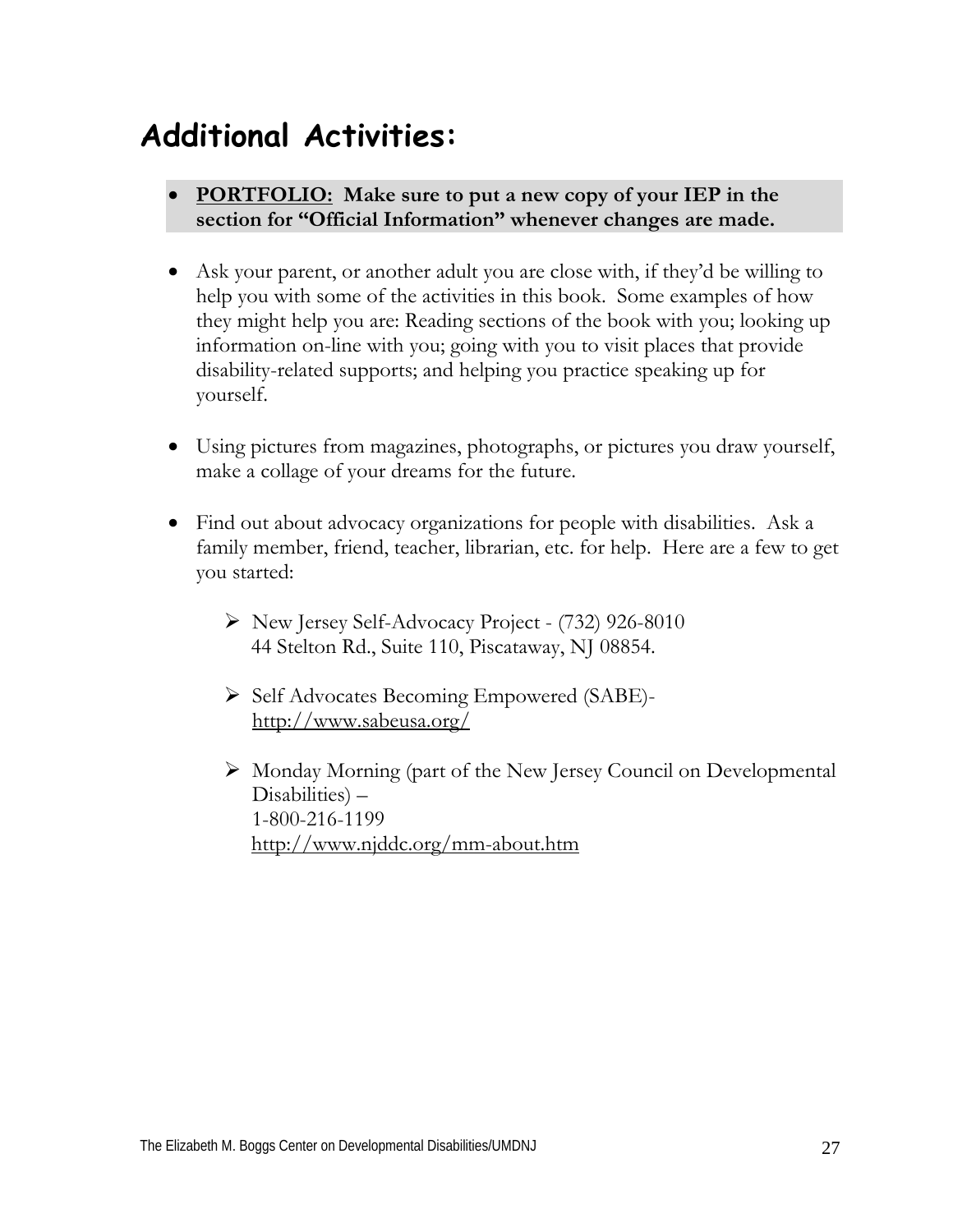|                                   |        | Who decides that?                                                                |                  |                                 |                   | How satisfied are you with that? |                 |                                 |                    | to you?                               | How important is that |                                              |
|-----------------------------------|--------|----------------------------------------------------------------------------------|------------------|---------------------------------|-------------------|----------------------------------|-----------------|---------------------------------|--------------------|---------------------------------------|-----------------------|----------------------------------------------|
| Decision                          | decide | decide                                                                           | Others<br>decide | $\frac{\mathsf{A}}{\mathsf{N}}$ | satisfied<br>Very | Satisfied                        | $\breve{\rm X}$ | Satisfied   Unsatisfied<br>Very | $\frac{1}{\Delta}$ | important<br>$\overline{\text{Very}}$ | Important             | Important<br>$\stackrel{\text{tot}}{\simeq}$ |
|                                   |        | others<br>$\begin{array}{c} \mathbf{help}\\ \mathbf{from}\\ \end{array}$<br>with |                  |                                 |                   |                                  |                 |                                 |                    |                                       |                       |                                              |
| Who decides                       |        |                                                                                  |                  |                                 |                   |                                  |                 |                                 |                    |                                       |                       |                                              |
| what is in your                   |        |                                                                                  |                  |                                 |                   |                                  |                 |                                 |                    |                                       |                       |                                              |
| room?                             |        |                                                                                  |                  |                                 |                   |                                  |                 |                                 |                    |                                       |                       |                                              |
| Who decides                       |        |                                                                                  |                  |                                 |                   |                                  |                 |                                 |                    |                                       |                       |                                              |
| what you wear?                    |        |                                                                                  |                  |                                 |                   |                                  |                 |                                 |                    |                                       |                       |                                              |
| Who decides                       |        |                                                                                  |                  |                                 |                   |                                  |                 |                                 |                    |                                       |                       |                                              |
| what kind of                      |        |                                                                                  |                  |                                 |                   |                                  |                 |                                 |                    |                                       |                       |                                              |
| haircut you get?                  |        |                                                                                  |                  |                                 |                   |                                  |                 |                                 |                    |                                       |                       |                                              |
| Who decides                       |        |                                                                                  |                  |                                 |                   |                                  |                 |                                 |                    |                                       |                       |                                              |
| what you eat for                  |        |                                                                                  |                  |                                 |                   |                                  |                 |                                 |                    |                                       |                       |                                              |
| meals and                         |        |                                                                                  |                  |                                 |                   |                                  |                 |                                 |                    |                                       |                       |                                              |
| snacks?                           |        |                                                                                  |                  |                                 |                   |                                  |                 |                                 |                    |                                       |                       |                                              |
| Who decides                       |        |                                                                                  |                  |                                 |                   |                                  |                 |                                 |                    |                                       |                       |                                              |
| when you get up<br>in the morning |        |                                                                                  |                  |                                 |                   |                                  |                 |                                 |                    |                                       |                       |                                              |
|                                   |        |                                                                                  |                  |                                 |                   |                                  |                 |                                 |                    |                                       |                       |                                              |
| and when you go                   |        |                                                                                  |                  |                                 |                   |                                  |                 |                                 |                    |                                       |                       |                                              |
| to sleep?                         |        |                                                                                  |                  |                                 |                   |                                  |                 |                                 |                    |                                       |                       |                                              |
| Who decides                       |        |                                                                                  |                  |                                 |                   |                                  |                 |                                 |                    |                                       |                       |                                              |
| what you do in                    |        |                                                                                  |                  |                                 |                   |                                  |                 |                                 |                    |                                       |                       |                                              |
| the evenings and                  |        |                                                                                  |                  |                                 |                   |                                  |                 |                                 |                    |                                       |                       |                                              |
| on weekends?                      |        |                                                                                  |                  |                                 |                   |                                  |                 |                                 |                    |                                       |                       |                                              |

Who Decides? **Who Decides?**

"Who Decides?" activity, page 1

The Elizabeth M. Boggs Center on Developmental Disabilities/UMDNJ "Who Decides?" activity, page 1 The Elizabeth M. Boggs Center on Developmental Disabilities/UMDNJ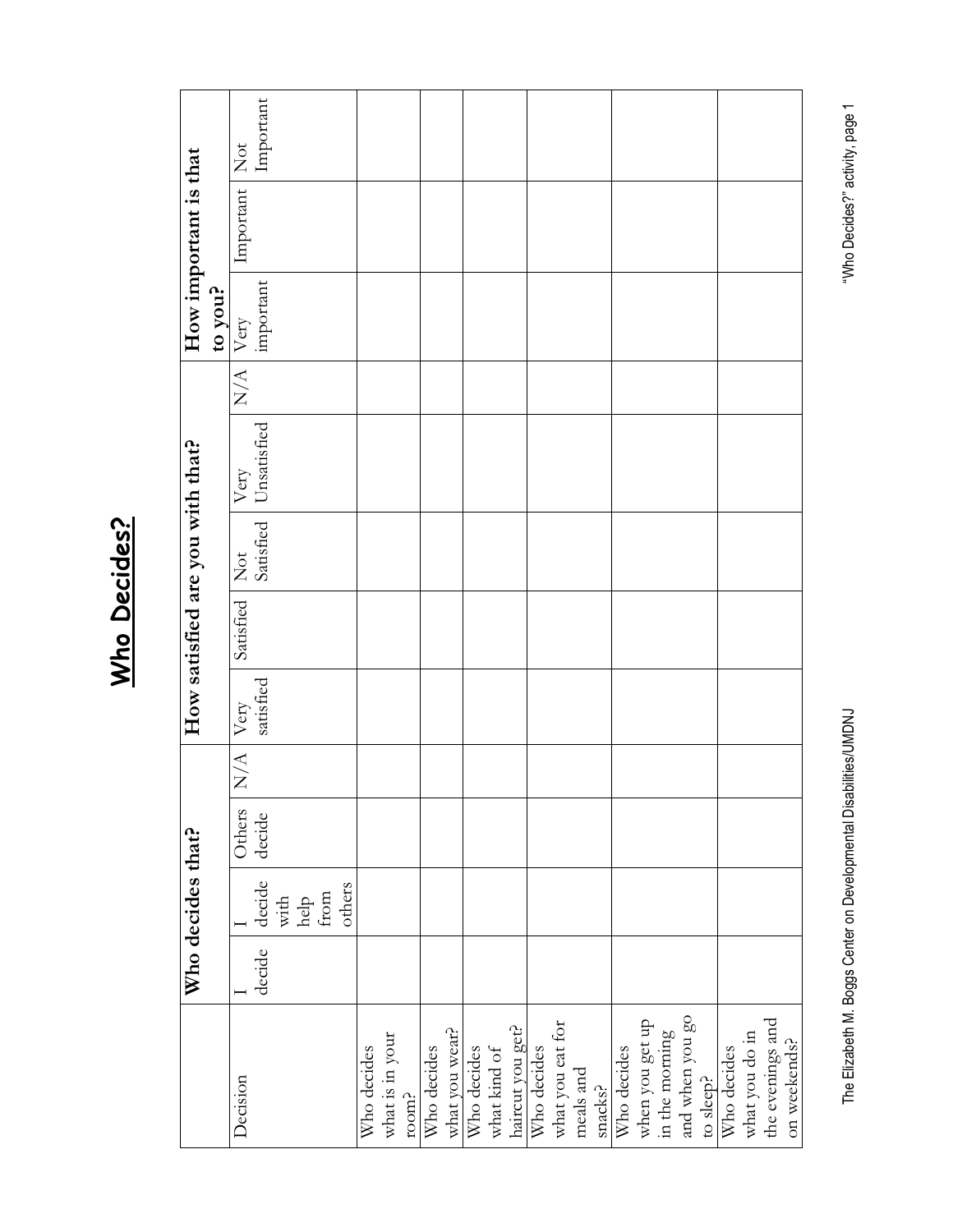|                                   |        | Who decides that? |        |          |           | How satisfied are you with that? |                                   |                  |                 | How important is that |                         |
|-----------------------------------|--------|-------------------|--------|----------|-----------|----------------------------------|-----------------------------------|------------------|-----------------|-----------------------|-------------------------|
| Decision                          |        |                   | Others | N/A Very |           | Satisfied                        |                                   | $\overline{X/A}$ | to you?<br>Very | Important             | $\overline{\text{Not}}$ |
|                                   |        |                   |        |          |           |                                  | Not Very<br>Satisfied Unsatisfied |                  |                 |                       |                         |
|                                   | decide | decide            | decide |          | satisfied |                                  |                                   |                  | important       |                       | Important               |
|                                   |        | with              |        |          |           |                                  |                                   |                  |                 |                       |                         |
|                                   |        | help              |        |          |           |                                  |                                   |                  |                 |                       |                         |
|                                   |        | from              |        |          |           |                                  |                                   |                  |                 |                       |                         |
|                                   |        | others            |        |          |           |                                  |                                   |                  |                 |                       |                         |
| Who decides                       |        |                   |        |          |           |                                  |                                   |                  |                 |                       |                         |
| what you do                       |        |                   |        |          |           |                                  |                                   |                  |                 |                       |                         |
|                                   |        |                   |        |          |           |                                  |                                   |                  |                 |                       |                         |
| during school<br>holidays and     |        |                   |        |          |           |                                  |                                   |                  |                 |                       |                         |
| summer                            |        |                   |        |          |           |                                  |                                   |                  |                 |                       |                         |
| vacations?                        |        |                   |        |          |           |                                  |                                   |                  |                 |                       |                         |
| Who decides                       |        |                   |        |          |           |                                  |                                   |                  |                 |                       |                         |
|                                   |        |                   |        |          |           |                                  |                                   |                  |                 |                       |                         |
| who your friends<br>will be?      |        |                   |        |          |           |                                  |                                   |                  |                 |                       |                         |
| When you go<br>someplace for      |        |                   |        |          |           |                                  |                                   |                  |                 |                       |                         |
|                                   |        |                   |        |          |           |                                  |                                   |                  |                 |                       |                         |
|                                   |        |                   |        |          |           |                                  |                                   |                  |                 |                       |                         |
| fun, who decides<br>where you go? |        |                   |        |          |           |                                  |                                   |                  |                 |                       |                         |
| Who decides                       |        |                   |        |          |           |                                  |                                   |                  |                 |                       |                         |
| how much                          |        |                   |        |          |           |                                  |                                   |                  |                 |                       |                         |
| money you can                     |        |                   |        |          |           |                                  |                                   |                  |                 |                       |                         |
| have for                          |        |                   |        |          |           |                                  |                                   |                  |                 |                       |                         |
| yourself?                         |        |                   |        |          |           |                                  |                                   |                  |                 |                       |                         |
| Who decides                       |        |                   |        |          |           |                                  |                                   |                  |                 |                       |                         |
| what you buy                      |        |                   |        |          |           |                                  |                                   |                  |                 |                       |                         |
| when you have                     |        |                   |        |          |           |                                  |                                   |                  |                 |                       |                         |
| money?                            |        |                   |        |          |           |                                  |                                   |                  |                 |                       |                         |

Who Decides? (cont.): **Who Decides? (cont.):**

"Who Decides?" activity, page 2

The Elizabeth M. Boggs Center on Developmental Disabilities/UMDNJ "Who Decides?" activity, page 2 The Elizabeth M. Boggs Center on Developmental Disabilities/UMDNJ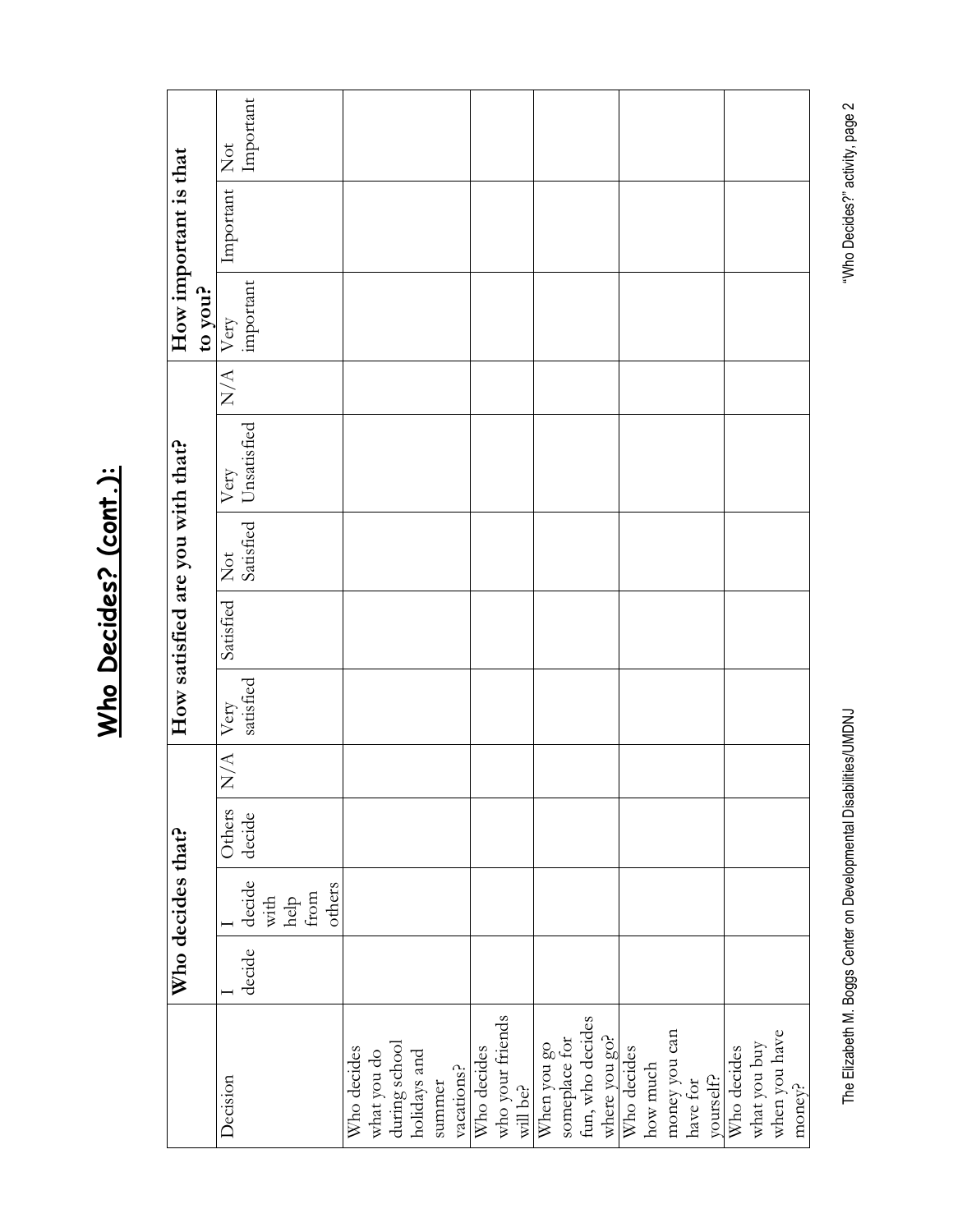|                                  |        | Who decides that?                                           |                  |               |                   | How satisfied are you with that? |                                   |                     |                                       | How important is that |                                              |
|----------------------------------|--------|-------------------------------------------------------------|------------------|---------------|-------------------|----------------------------------|-----------------------------------|---------------------|---------------------------------------|-----------------------|----------------------------------------------|
|                                  |        |                                                             |                  |               |                   |                                  |                                   |                     | to you?                               |                       |                                              |
| Decision                         | decide | decide                                                      | Others<br>decide | $\frac{1}{N}$ | satisfied<br>Very | Satisfied                        | Satisfied<br>$\breve{\mathbf{X}}$ | Unsatisfied<br>Very | $N/A$ $\boxed{\text{Very}}$ important | Important             | Important<br>$\stackrel{\text{tot}}{\simeq}$ |
|                                  |        | with                                                        |                  |               |                   |                                  |                                   |                     |                                       |                       |                                              |
|                                  |        | $\begin{array}{c}\n\text{help} \\ \text{from}\n\end{array}$ |                  |               |                   |                                  |                                   |                     |                                       |                       |                                              |
|                                  |        | others                                                      |                  |               |                   |                                  |                                   |                     |                                       |                       |                                              |
| Who decides what                 |        |                                                             |                  |               |                   |                                  |                                   |                     |                                       |                       |                                              |
| you study in                     |        |                                                             |                  |               |                   |                                  |                                   |                     |                                       |                       |                                              |
| school?                          |        |                                                             |                  |               |                   |                                  |                                   |                     |                                       |                       |                                              |
| At your last IEP                 |        |                                                             |                  |               |                   |                                  |                                   |                     |                                       |                       |                                              |
| meeting, who                     |        |                                                             |                  |               |                   |                                  |                                   |                     |                                       |                       |                                              |
|                                  |        |                                                             |                  |               |                   |                                  |                                   |                     |                                       |                       |                                              |
| decided what was<br>in your IEP? |        |                                                             |                  |               |                   |                                  |                                   |                     |                                       |                       |                                              |
| If you work, who                 |        |                                                             |                  |               |                   |                                  |                                   |                     |                                       |                       |                                              |
| decides what work                |        |                                                             |                  |               |                   |                                  |                                   |                     |                                       |                       |                                              |
|                                  |        |                                                             |                  |               |                   |                                  |                                   |                     |                                       |                       |                                              |
| you do?<br>Who decides what      |        |                                                             |                  |               |                   |                                  |                                   |                     |                                       |                       |                                              |
| doctors and                      |        |                                                             |                  |               |                   |                                  |                                   |                     |                                       |                       |                                              |
| dentists you see?                |        |                                                             |                  |               |                   |                                  |                                   |                     |                                       |                       |                                              |
| If a doctor                      |        |                                                             |                  |               |                   |                                  |                                   |                     |                                       |                       |                                              |
| recommends                       |        |                                                             |                  |               |                   |                                  |                                   |                     |                                       |                       |                                              |
| something, who                   |        |                                                             |                  |               |                   |                                  |                                   |                     |                                       |                       |                                              |
| decides if you do                |        |                                                             |                  |               |                   |                                  |                                   |                     |                                       |                       |                                              |
| what the doctor                  |        |                                                             |                  |               |                   |                                  |                                   |                     |                                       |                       |                                              |
| says?                            |        |                                                             |                  |               |                   |                                  |                                   |                     |                                       |                       |                                              |

Who Decides? (cont.): **Who Decides? (cont.):**

"Who Decides?" activity, page 3

The Elizabeth M. Boggs Center on Developmental Disabilities/UMDNJ "Who Decides?" activity, page 3 The Elizabeth M. Boggs Center on Developmental Disabilities/UMDNJ